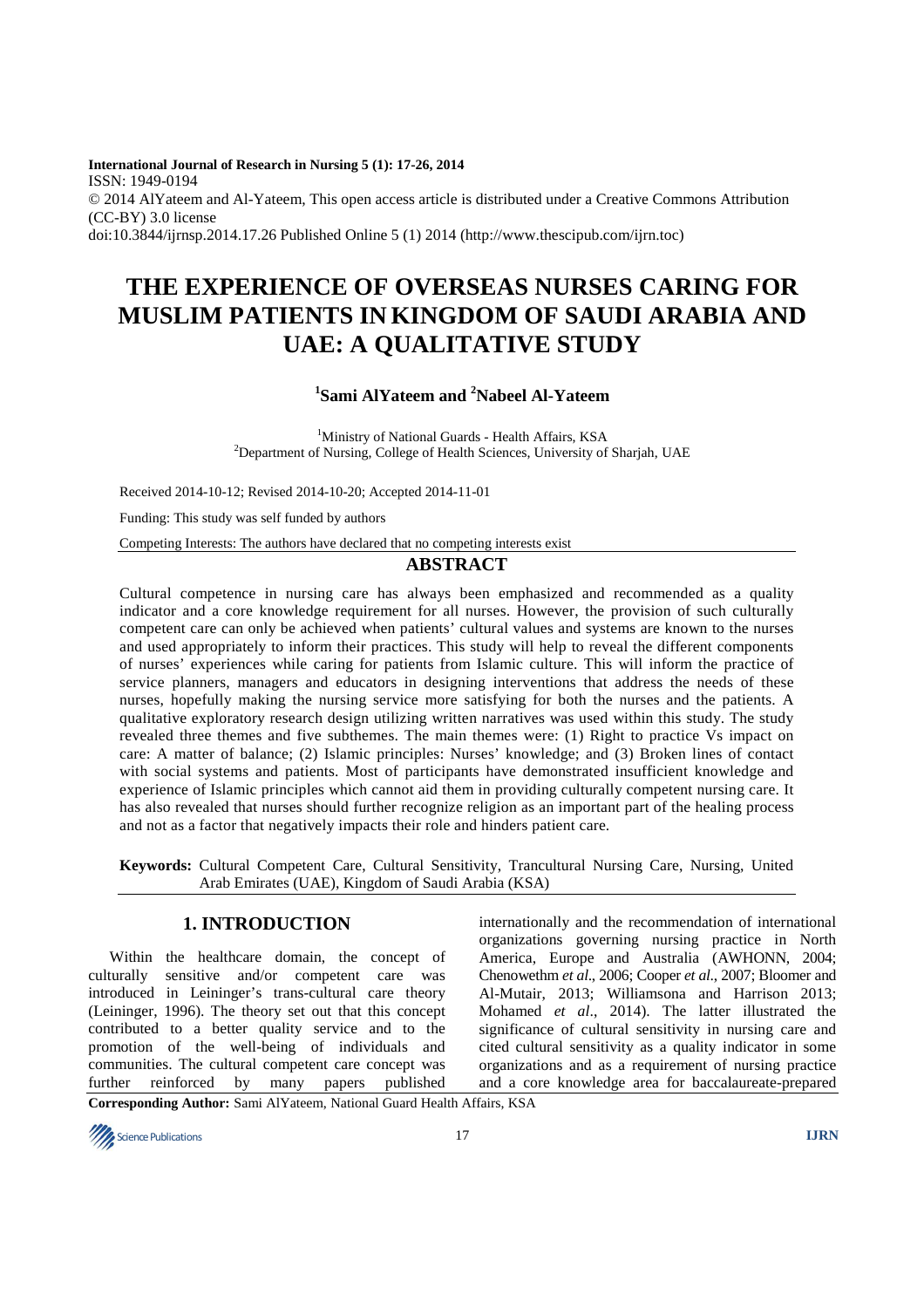nurses (NSWH, 2003; ANCI, 2001; AWHONN, 2004; (AACN, 1998).

The literature has shown that a low cultural sensitivity in nursing care leads to dissatisfaction with that care and also leads to poor quality outcomes for patients and their families, in contrast to cultural considerate care which are capable of providing a more competent healthcare (Chenowethm *et al*., 2006; Cooper, *et al*., 2007, Jaber *et al*., 2011; Mohamed *et al*., 2014). However, in Leininger's theory of (TN, 1996), she emphasized the fact that such culturally competent care can only be achieved when the cultural values of patients are known by nurses and used appropriately to inform their practices.

Islam is one of the mainstream religions worldwide and forms the guide for everyday practice for millions of people both in the Arabic countries and in international healthcare settings (Jaber *et al*., 2011, ABS, 2012; Bloomer and Al-Mutair, 2013). The religion underpins social and economic development in many of these countries, yet unfortunately has attracted little attention in research from the perspective of nurses and healthcare practitioners worldwide (Halligan, 2006; Ezenkwele and Roodsari 2014; Noll, 2014), there is also not enough done to achieve knowledge and awareness about Islam's values, principles and concepts and how these can affect these practitioners' practices in clinical settings (Hussein, 2000).

For overseas non-Muslim nurses working in Arabic countries, the difference between their clients' cultures and their own cultures can be huge and may result in a cultural shock (O'Neil, 2014, Bloomer and Al-Mutair, 2013) and consequently impact the quality of care provided. For these nurses, the religious practices of their Muslim clients can form a major challenge. Among reported challenges are male-female interaction, food preferences and related prohibitions, fasting and changing of meals and medication administration schedules, prayer times and ways of communication during prayer observances, endof-life care, death concepts and the related burial process. For non-Arabic language nurses, caring for their clients might be further complicated by the language barrier.

Understanding Islamic principles and their effect on nursing care is very important within Arabic countries where the majority of the population follows this religion. Conversely, the majority of nurses and healthcare practitioners in these countries come from different cultures and backgrounds. Currently there is no identified process to assess overseas nurses' awareness of the religious and cultural components that can affect their practices, or their ability and readiness to interact with patients from this culture (O'Neil, 2014). In fact, more attention was directed toward understanding the multicultural diversity, dynamics and communication between nurses themselves rather than understanding the patients' culture. Not enough is known about overseas nurses' understanding of Muslim patients' culture. This study will contribute to the body of knowledge about the cultural competence of nursing services in general and in relation to Islamic culture. It will also reveal the different components of the experiences of nurses while caring for patients from different cultures and more specifically from Islamic culture. Finally, the results of this study should help service planners, managers and educators to design interventions that address the needs of nurses who care for patients from different social, cultural and religious backgrounds, thus making the nursing service more satisfying for both the nurses and the patients.

## **2. MATERIALS AND METHODS**

A qualitative, exploratory approach utilizing participants' written narratives was adopted within this research study. Expressing their views in writing allowed participants to share all the information they wanted, while anonymity was protected (Speziale and Carpenter, 2011; Polit and Beck, 2013; Bingley *et al*., 2008). Participants were asked a series of open-ended questions about some main Islamic principles and practices and how these had affected their care for their patients. An example was "tell me about your experiences of caring for Muslim patients here in KSA/UAE".

#### **2.1. Sample**

All overseas nurses in participating hospitals were invited to take part using an advertisement placed on bulletin boards of the different nursing units. The advert explained the importance of the study and what the participants would be asked to do, how much of their time would be involved and what the duration of the study would be. The researcher's contact details were provided and interested staff members were asked to get in touch with their contact details. Information sessions were conducted in different departments for nursing managers to encourage them to facilitate participation of their staff. Additional information sessions were conducted in the clinical areas for nurses, to provide information and encourage their participation. Information sheets and consent forms were delivered to interested nurses by the hospital mail system. Nurses who were willing to participate signed the consent form and sent it back by the supplied envelope to the researcher.

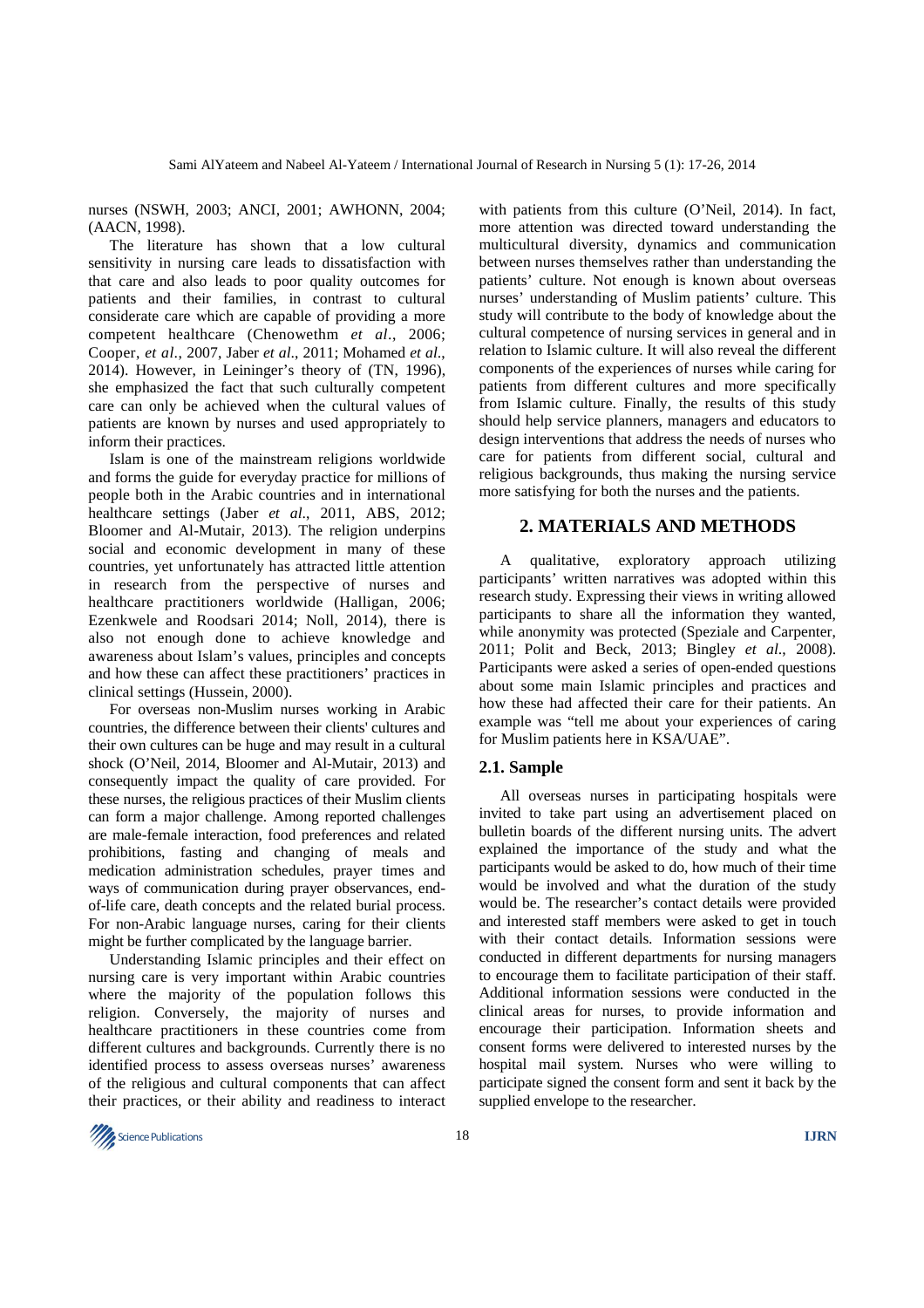Nurses were excluded from participating if they were Muslim and/or from Saudi Arabia, had less than two years' experience of taking care of adult Muslim patients, or had the experience of being a patient in the participating hospital, as this may influence their experiences as a nurse.

Thirty-one nurses signed and returned consent forms to the researcher through the mail system in the hospital. Four were excluded either because the participant's name was not written on the consent form  $(n = 2)$ , or due to unplanned circumstances from the participant's side ( $n = 2$ ). Finally 27 participants took part in the study.

#### **2.2. Study Setting**

The study was conducted in two large governmental, educational hospital in Saudi Arabia and UAE.

## **2.3. Data Analysis**

The steps in the data analysis process were based on Tesch (1990) approach to qualitative data analysis. This approach is supported by Creswell (2012) and is widely used in qualitative data analysis. The steps of this process are presented in **Fig. 1** below.

## **2.4. Ethical Considerations**

Ethical approval for conducting the study was obtained from the relevant IRB committee. All data were safeguarded and protected from unauthorized access, being lost, or destroyed. All participants voluntarily signed a consent form for participation after receiving adequate information about the nature of the study and the nature of their participation in the study.

## **3. RESULTS**

Three main themes emerged from the analysis of the data and these are presented in **Table 1** below. The following sections will report and discuss the themes and sub-themes.

Read few scripts entirely to obtain a sense of the whole experience and make notes.

Select one section of the narratives and consider the underlying meaning and experience and continue making notes.

Repeat the previous step for the remaining sections and continue making notes.

Review all the notes and formulate topics to represent emergent themes.

Classify the emerging themes into major themes or redundant topics.

Review all narratives again to identify data that match the emerging themes.

Categorize themes into major themes and sub-themes.

**Fig. 1.** Data analysis steps

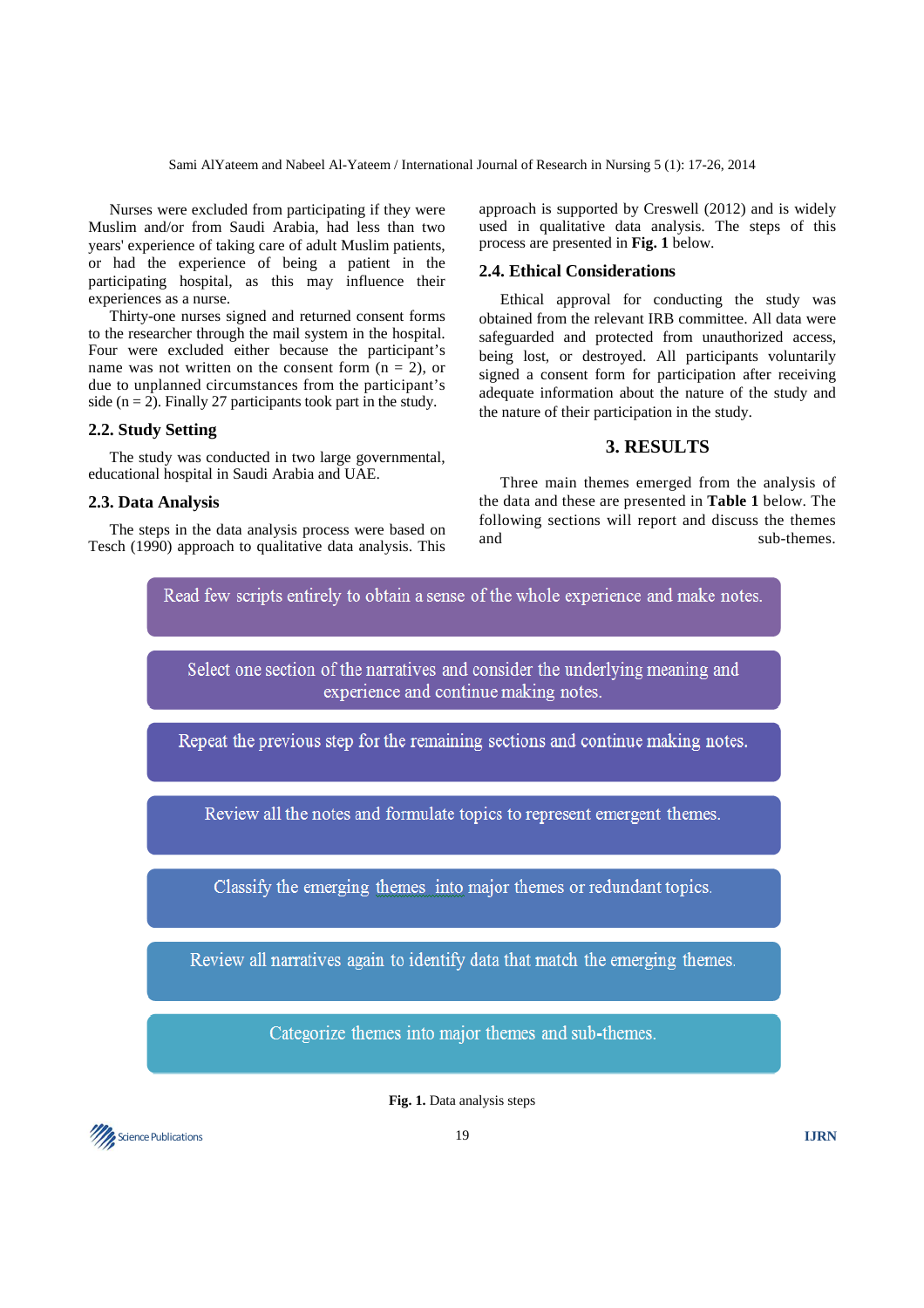**Table 1.** Study themes

| Sub-theme 1: Interruption to care Vs a      |
|---------------------------------------------|
| Chance for true caring                      |
| Sub-theme 2: Big challenge                  |
| Sub-theme 3: Accommodate religious practice |
|                                             |
| Sub-theme 1: Social interaction             |
| Sub-theme 2: Individual communication       |
|                                             |

# **Theme 1: Right to Practice Versus Impact on Care: A Matter of Balance**

This theme emerged in most participants' narratives and describes participants' perceptions of religious practices. A group of participants considered different religious practices as a barrier that may impact the caring and treatment process for the patients, examples being that prayer times may delay some medical, surgical, or nursing procedures and that fasting for long hours might lead to complications in some types of patients, according to the study participants (e.g., diabetic patients, elderly patients, pregnant women, etc.). Other participants, however, felt that it is a patient's right to practice their own religion and would be a matter of how to balance between these practices, care requirements and the treatment regimen to achieve the desirable outcomes for both the patients and the healthcare team. Three sub-themes emerged from this theme. These include the "interruption to care vs a chance for true caring", the "Big challenge" and "Accommodate religious practices".

## **Sub-Theme 1: Interruption to Care Vs a Chance for True Caring**

Religious practices were viewed by some nurses as being an interruption to nursing care. Participants believed that it applied many limitations to care and caused delays to treatment, procedures and appointments. In fact, some participants felt that religious beliefs might restrict them from freely rendering care in the right way. One participant reported:

*It delays your work; procedures are not being done on time, treatment are delay especially prayer times.' (P101, Pag1)* 

*'It affects nursing care in a way that you cannot insist on what is right with what they belive in; like using the water for flushing tube feedings; cleaning/bathing patients.'(P101, Pag 3)* 

Providing assistance for some patients to perform these practices was perceived by some nurses as an extra burden and tasks that compete with other components of nursing care, however, a minority of nurses believed that it is imperative to respect a person's religious belief and viewed this as an opportunity to interact with the patients, showing respect for their beliefs and cultures, a part of their helping role that might promote patients' healing.

'Always prove means for sick patient to practice his/her religion by providing praying sand or "TAYAMUM" within reach if they cannot go out of bed'.

'The practice of a sheik or Imam to pray for the sick are very well encourage the religious affair members are very visible on the clinical area'.(P. 104; Pag.11)

#### **Sub-Theme 2: Big Challenges**

Adherence to religious practices and commitment to these is a main characteristic of members of the Islamic religion, even during illness and hospitalization. In fact many Muslims try to strengthen their relationship with Allah (God) during illness, believing that this might contribute to their cure or healing, increasing their commitment to religious practices. This was seen as a challenge by the participants in this study. Among the main reported challenging practices were prayers, fasting and using the special holy water of Zamzam.

Obligatory prayers are performed five times a day; at dawn, noon, mid-afternoon, sunset and nightfall and thus determine the rhythm of the entire day. Muslims give a high priority to prayer and structure their daily activities according to them. The dominant role for prayers in Muslim life was observed extensively in all participants' narratives. The focus in participants' narratives was the helping role of nurses to facilitate prayers and have demonstrated some consideration and methods of communication with patients during praying. Participants reported the effort it takes to incorporate these practices within care and described that as a "big challenge". They thought prayers delayed the care process in many situations, with procedures having to be cancelled or rebooked as they occurred during praying time. One participant reported that:

*'Praying form my experience is the most important thing for Moslem patient. I experienced having a procedure cancelled* 

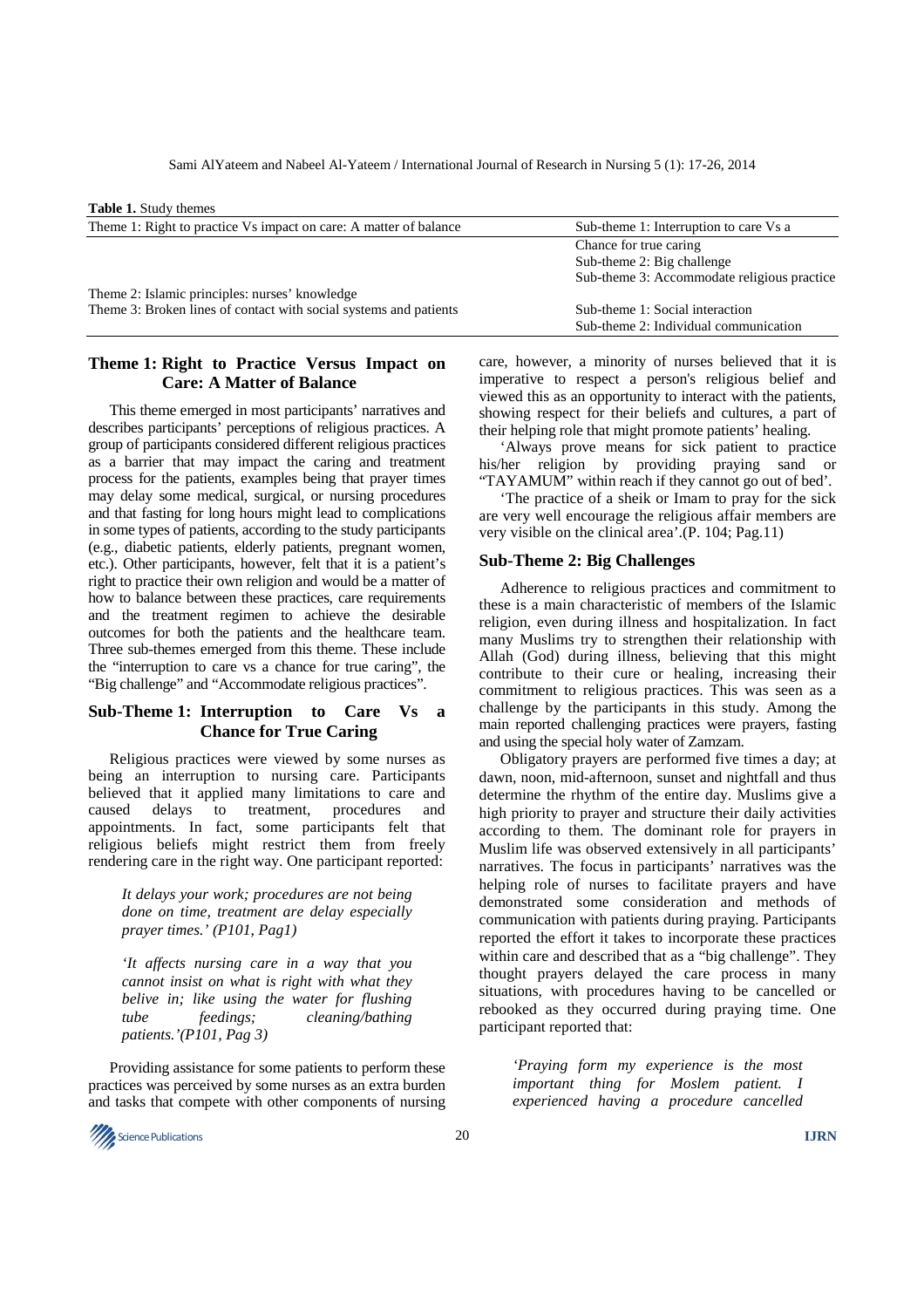*because the patient needs to pray first and the escort and technician cannot wait any longer due to hectic schedule, it was rebooked on the later date; but for the patient its okay because he cannot sacrifice praying for a procedure that's the area which affects nursing care negatively'. (P101, Pag2)* 

Fasting was discussed extensively by participants as being important, especially in the month of Ramadan, where fasting long hours during the day is a compulsory requirement from all capable Muslims. Most nurses considered Ramadan a big challenge for them both in the professional and personal domains. In terms of professional practice, fasting was anticipated to pose risks to patients (e.g., those with diabetes, or not medically fit), interruptions in the medication administration regimen and with procedures being delayed, or cancelled. Effects on personnel included the staffing changes to accommodate Muslim staff and the unavailability of facilities that provide food for non-fasting staff.

These points were clearly stated in participant's narratives:

*'The patients considered an honor to perform the fasting during Ramadan. ... we fail to convince the sick patients and they carry on with the fasting', (P104, Pag11)* 

*'Diabetic patients insisted on fasting during Ramadan resulting to uncontrolled blood sugars'. (P101, Pag1)* 

*'Medications needs to be adjusted; procedures are not all being done; delay due to Moslem staff availability and other things'. (P101, Pag3)* 

*'What I don't like is that non-moslem people are blamed of drinking even water in public, not to eat freely during that period'.(P105, Pag15)* 

Finally, Zamzam water is a holy water for Muslims that comes from the Zamzam well in Makkah. Muslims believe that it has a healing effect and tend to use it for many purposes, especially during illness. In general, most of the participants did not object to patients using it as long as it did not harm them. However, some participants had concerns in terms of water storage and unsafe usage, such as wound irrigation. The following is a quotation from their narratives:

*'My feeling is people must be allowed to use it (Zamzam) as they believed in it as long as it is not going to prevent patient's treatment'. (P105, Pag16)* 

*'As nurses, we are to be careful to examine the container of the water because the container sometimes is tainted and the patient will end-up with a case of c-difficil or any other ailments. (P104, Pag12)* 

#### **Sub-Theme 3: Accommodating Religious Practice**

This sub-theme described some time management strategies used by nurses to overcome possible clashes between religious practices and nursing care. Among the most important strategies are: the effective usage of time; informing patients about procedures and care plans ahead of time; and arranging care activities to fit religious practices.

*'I also give them time frame like I will come back after how many minutes in that case they will be able to adjust whatever practice or ritual they have to do'. (P101, Pag2)* 

*'As a nurse, usually we can observe our patients of what time they are usually praying. And with that knowledge we can plan our time on when to do our nursing care , In nursing view, as a nurse we must plan our care to our patients ahead of time, as to allow praying time to our patients and no delays on our nursing care especially medications which needs to be given on time'. (P112, Pag37)* 

#### **Theme 2: Islamic Principles: Nurses' Knowledge**

This theme highlights the current state of knowledge of participants about Islamic principles and culture. Most of the participants acknowledged the need for sufficient religious and cultural knowledge as a crucial element in the provision of nursing care. However the majority of participants declared a knowledge deficit in this regard and said they had insufficient knowledge and no experience of Islamic principles.

It was reported that understanding the religion and culture of Saudi Arabia was essential to facilitating care in the best way and would further eliminate some of the nurses' frustrations and contribute to better (and probably safer) patient care when such religious practices are performed under the supervision of the nursing staff. If not dealt with, the reported knowledge gap might provoke

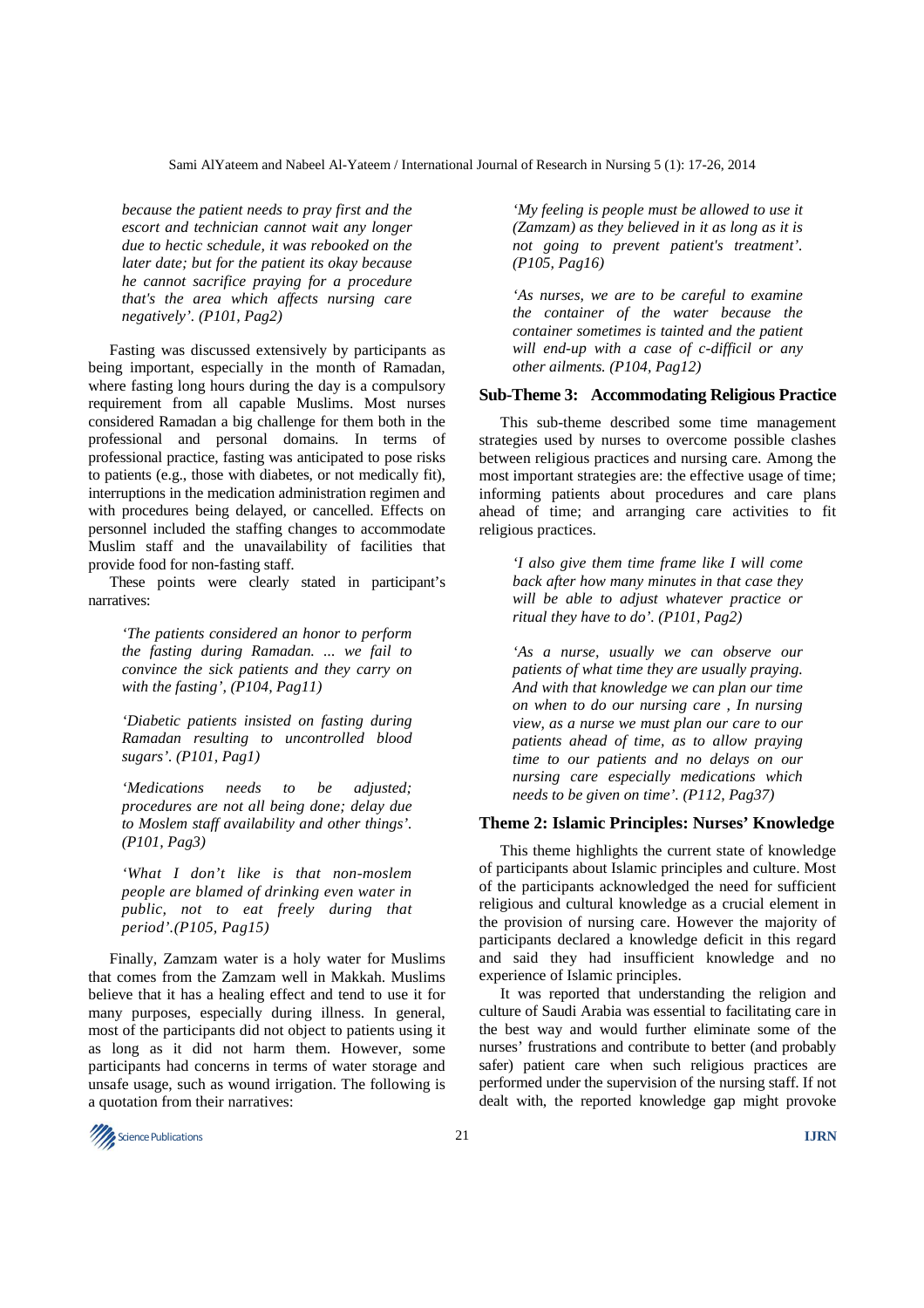feelings of frustration, confusion and even shock. This is especially true for newly hired nurses.

*'Before coming to Saudi Arabia I had no idea regarding Muslim fasting'. (P107, Pag22)* 

*'When I just arrived here my knowledge about Islam was very limited the only knowledge about Islam was basically the head cover for women and that they have to pray 5 times'. (P104, Pag10)* 

 *'I experienced culture shock in my first six months due to the fact that I could not communicate in Arabic. Most Arabs does not know how to speak English. I had to wear an abya which was also difficult for me in the beginning. I could no do proper nursing care for my patient, because I did not understand what they wanted'. (P110, Pag30)* 

Participants also reported a lack of education about the Islamic religion and the local culture; this had forced some nurses to look for information from different place; information that might be inaccurate or inadequate. The outcomes of this unstructured learning experience were having a vague understanding about Islam, or even gaining the wrong information. This was clearly evident throughout the narratives, where participants had reported this, or reported many incorrect ideas about the various religious practices and beliefs of Muslim patients.

*I've learned a lot about this religion from patients and their families, as well as with my Muslim colleagues'. (P109. Pag27)* 

*'I don't know the Qura'an. All I know it's a book that Moslems use to pray'. (P110, Page31)* 

*'Qura'an is the Holy book for the Muslim people it is written in Arabic it is not translated to any other language. Only those who know how to read Arabic can read the Qura'an. I think it is written by Prophet Mohammed'. (P107, Page22)* 

## **Theme 3: Broken Lines of Contact with Social Systems and Patients**

#### **Sub-Theme 1: Social Interaction**

Individuals within the Arabic culture and Islamic religion are strongly connected to their extended family as well as their tribal fellows. These connections may affect the individual patient's behaviors and their support



system and family involvement in the caring process. In this theme, participants highlighted aspects related to kinship and social interactions of their patients as being important. Family was reported extensively within this theme, as were male and female relationships, gender related issues and the impacts of these on the care process were also discussed.

Having a good understanding of these social components was reported to have a significant positive effect on the provision of nursing care. This is according to the study participants' understanding of people in authority; they stated that understanding the decision-making process and the nature of interactions between both genders are essential requirements to carry out a good part of their care. However, initially during their work, it was difficult for nurses to understand all these cultural issues. Study participants identified some of these kinship and interaction patterns as being of particular concern. These included: The perceived dominant role for the male Muslim whether as a husband or a father; the role of the eldest brother as an authority person in the absence of the father; the limited or restricted role of the female even on her own treatment process in some instances; or the conservative nature of both men and women; and the limited interaction between men and women if unrelated to each other.

Participants reported all these factors had an impact on providing care and were very challenging when they initially started their careers and constantly continued to challenge their care as they became more experienced, even if to a lesser degree.

*'A male is the one who makes the decisions and the female abides by it. Females are not allowed to go anywhere unless being accompanied by a male relative. Females should not also be left in a room with a male unless it is a father, brother or husband'. (P109, Pag29)* 

*Muslim men are not allowed to see a Muslim woman except for his wife and close relatives and the Muslim women as well won't let the men see their faces to men other than their spouse and close relatives. (P102, Pag4)* 

*During decision makings, usually it is the father who takes the responsibility and with the absence of the father, the eldest son. (P112, Pag37)* 

*For the negative side, I'm not really sure if who will do the decision making if you have more than one family member... (P106, Pag20)*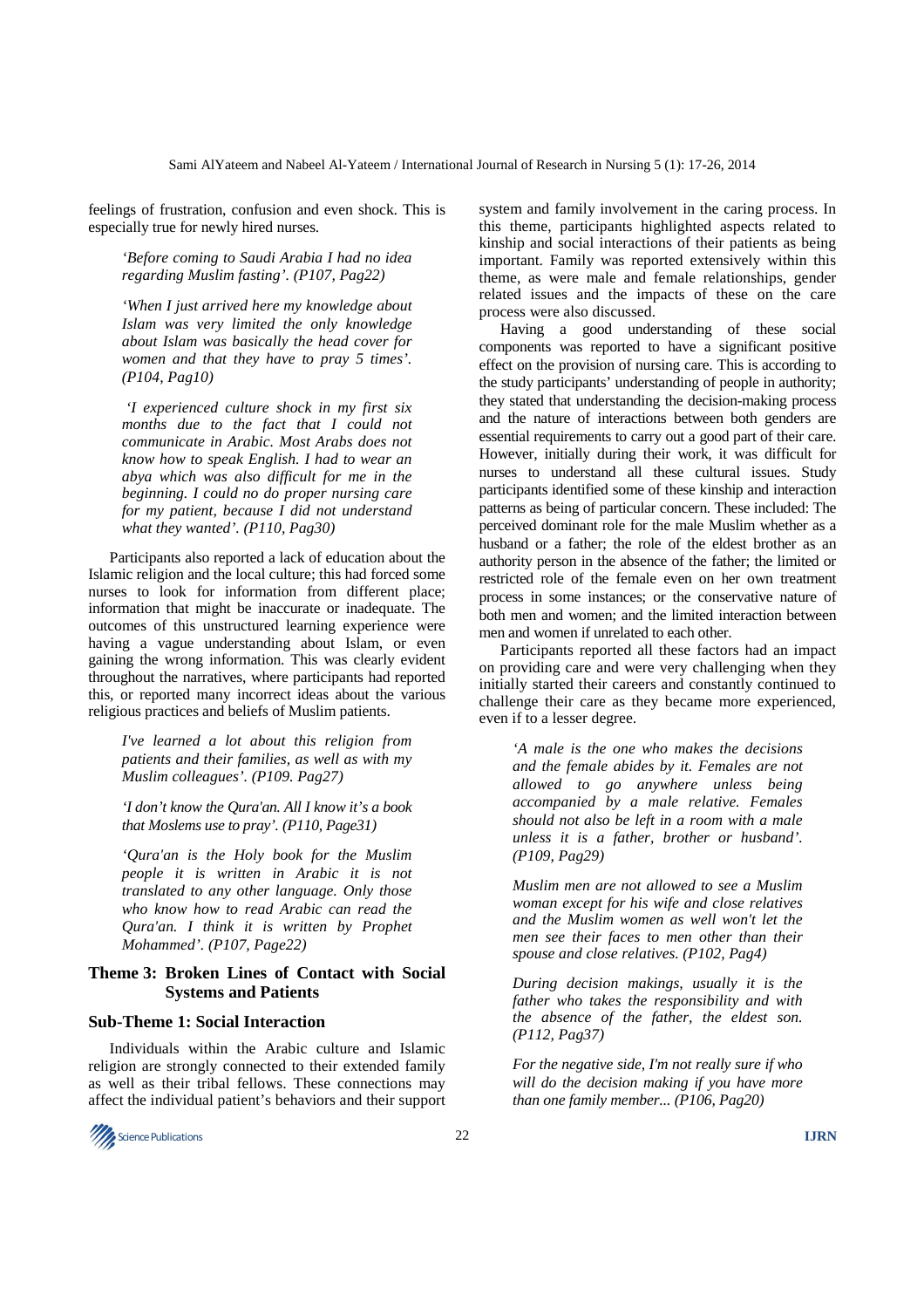According to some participants, the special family structure could impact the caring process, in terms of male nurse assignment, delays to care due to delays in decision making and issues regarding consent signing.

*'This Impact: Nurse assignment-male nurse are not allowed to care for female patient but female nurse are allowed to care for male patient'. (P111, Pag35)* 

 *'Delay of treatment because female patients cannot make any decision on the treatment to be done to her'. (P111, Pag34)* 

Participant nurses also reported a list of considerations that might affect their nursing care when dealing with a male or female patient, such as asking permission before touching the patient, having a female witness when a male physician examines a female patient, covering all a patient's body when transferring female patients for operation or procedure and that they should be transferred or accompanied by a female during transfer to another place or procedure.

*'Always ask permission before touching them for any procedures especially female patient and explain fully to them what you are going to do'. (P101, Pag2)* 

*'Always ask female patient's permission before letting any physician to come and examine her and don't ever leave a male doctor to examine a female patients alone; and privacy is very important in exposing patient's body part to be examine'. (P101, Pag2)* 

 *'When the patient is undergoing for a procedure (female) should always cover her face and be escorted by a female escort of if male escort, sitter must accompanied her'. (P105, Pag14)* 

*'If the doctor needs to examine the patient (female doctor) there should be a nurse to accompanied her. If a (male doctor) examining female patient again the nurse should be present'. (P105, Pag14)* 

## **Sub-Theme 2: Communication with Individuals**

Participants reported communication as among the most distressful parts of their cultural experience, especially for new nurses unable to speak Arabic. Participants described this theme in their narratives

with a lot of feeling, of fear and frustrations associated with loss of trust from the patient's side and as a leading cause for cultural shock. Respecting the patient and explaining care aspects were described by participants as a way of gaining a patient's co-operation. Not understanding or speaking the language seriously compromises those factors. Knowing this, nurses have tried to improve the communication process using interpreters, other Arabic speaking colleagues, or learning a few Arabic words or sentences.

*I experienced culture shock in my first six months due to the fact that I could not communicate in Arabic… could no do proper nursing care for my patient, because I did not understand what they wanted (P110, Pag30)* 

*If there is any misunderstanding between me and the patient, I do call the unit assistance for interpretation-since there is language barrier at times (if the patient cannot speak English) (P105, Pag14)* 

## **4. DISCUSSION**

The literature has clearly supported the benefits of religion on human wellbeing, while an extensive number of studies have revealed that religion has a valuable or protective effect on a variety of health outcomes (Chatters, 2000; Curlin *et al*., 2007; Ellison and Levin, 1998; Hall and Mdi, 2006; Jarvis and Northcott, 1987; Jones, 2004; Musick *et al*., 2000; Schnall *et al*., 2008). The predominant place of religion in health and illness was a constant theme in these studies and patients' views were strongly influenced by their religious convictions. This supports the findings of this study, where patients have insisted on practicing religion at all times and more so during illness, giving it in some cases more importance than some medical, surgical or nursing procedures.

The results of this study revealed that integrating cultural concepts as part of nursing care was not established in most participants' narratives. However, this could be attributed to an apparent lack of understanding by nurses of the basic concepts of the Islamic culture and the lack of preparation for nurses within this area. This is congruent with Foronda (2008) analysis of the cultural sensitivity concept, according to which nurses should first learn and understand cultural components that would consequently lead to more respect for the patient's

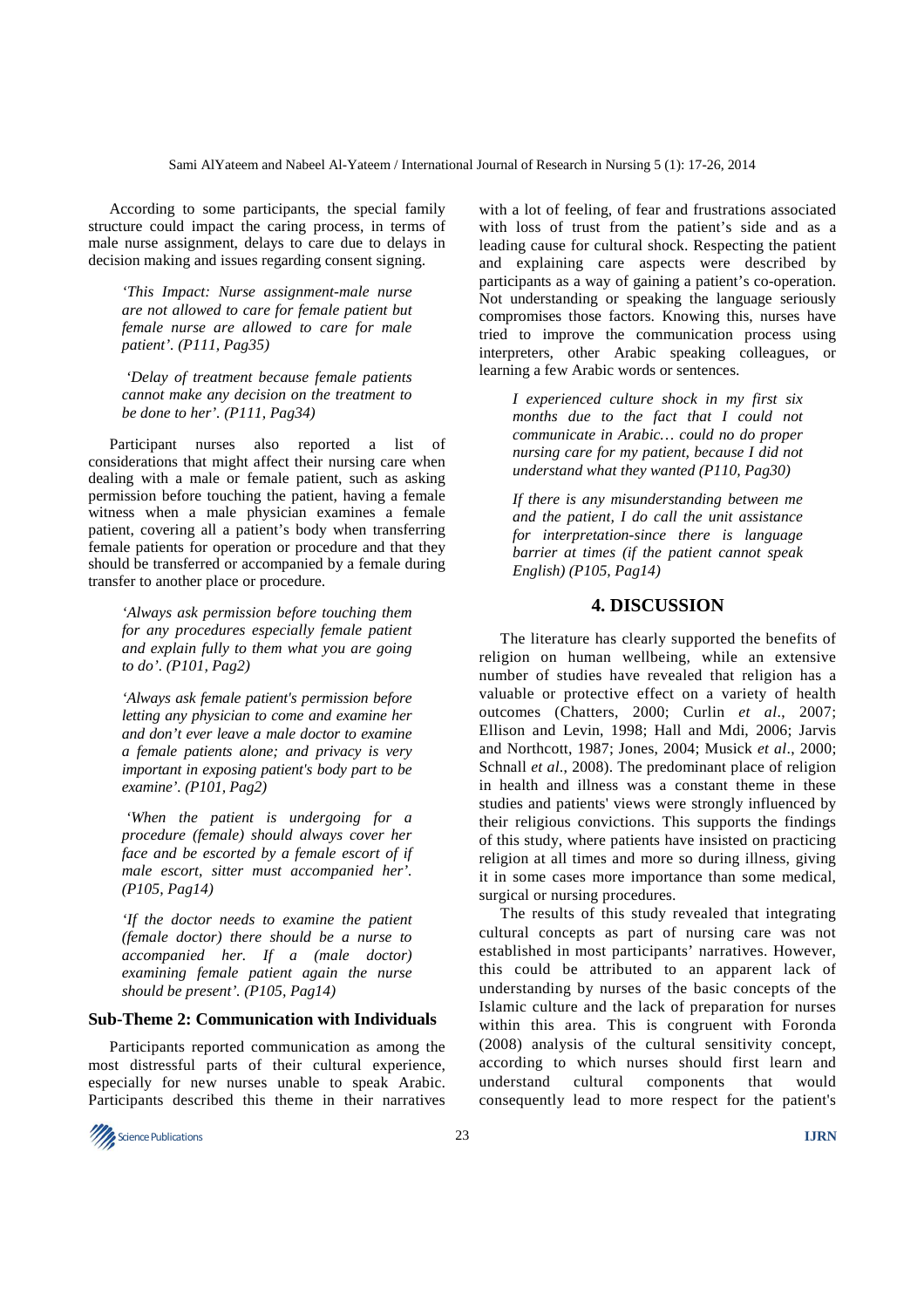culture and most importantly to tailoring care to accommodate that culture. This study also revealed that nurses should further recognize religion as an important part of the healing process and not as a factor that negatively impacts their role and hinders their care. This was supported by Lawrence and Rosmus (2001) in which the authors emphasized the role of healthcare professionals in providing culturally sensitive care by adapting the treatment plan to the religious activity schedule as much as possible. The provision of cultural considerate care was further reinforced by a more recent study by Jaber *et al*. (2011) which have shown that when the nursing care and interventions are designed with close consideration to the cultural and religious beliefs of the patients, the effects of such interventions are more likely to be effective and feasible.

In this study most participants demonstrated insufficient knowledge and experience of Islamic principles. Participants' narratives showed inaccurate facts, faulty information and poor understanding. Moreover, the majority of participants had either limited or no previous exposure to Islam. This was associated with frustration from both nurses' and patients' perspectives and low self-confidence and increasing levels of stress on nurses. This was reinforced by Halligan (2006) about caring for patients from Islamic backgrounds within the critical care setting, which identified a deficit in overseas nurses' knowledge about the local culture and recommended empowering healthcare professionals with cultural knowledge that they could then integrate into their patients' care plans.

Interestingly, some nurses in this study not only lacked the local cultural knowledge to improve their nursing care, but also allowed their care provision to be affected by their own cultural system (which was often notably different). This system was used as a reference to challenge and judge their patients' decisions. This has also been noticed in the study of Aboul-Enein (2002) who proposed that although overseas nurses might have a wealth of technical clinical expertise, they may still have a deficit in providing culturally congruent care or have even tried to impose their own culture in delivering care to their local patients, which leads to confusion on both sides (patient and nurse).

At an international level, evidence has confirmed the results of this study in the presence of a widespread misunderstanding of Islamic concepts and practices especially in the context of healthcare and nursing practice (Hussein, 2000; Noll, 2014) and the lack of congruence between patient expectations and the experience of caring received from nurses within the different healthcare settings (Cortis, 2000). Such cultural knowledge deficits can be addressed through providing nurses with an adequate knowledge base through research and educational programs (Jaber *et al*., 2011; Chapman *et al*., 2014) and establishing cultural competency standards that would be incorporated in institutional policy and procedures: All aimed at enabling nurses to provide culturally competent and congruent nursing care (Miller *et al*., 2008; Ezenkwele and Roodsari 2014).

Similar to other studies in the literature (Ezenkwele and Roodsari 2014) this study revealed some unclear or misunderstood religious or cultural components, which have affected nurses' experiences and the care they provided to their patients. Among these reported misunderstood concepts are modesty, gender differences and equity. It was beyond the goals of this study to clarify for participants the correct meaning of these concepts within Islamic principles; however, the implication that these concepts might have on the provision of nursing care has been shown to cause further concerns and anxiety for both nurses and patients if not adequately understood.

Finally, it is worth emphasizing that nurses, once they have chosen to become professional healthcare providers, should adhere to this ethical and professional commitment. This commitment requires them to provide the highest possible level of care that is evidence-based and culturally competent, requiring them to approach their patients with full respect and understanding of their native culture and to integrate nursing care with the cultural and religious concepts of their patients in order to promote their healing and improve their experience.

## **5. CONCLUSION**

Within this study, most of the participants demonstrated insufficient knowledge and experience of Islamic principles; a knowledge deficit which prevents them from providing culturally competent nursing care. The study has also demonstrated that nurses should further recognize religion as an important part of the healing process and not as a factor that negatively impacts the role of nurses and hinders their care.

# **6. ACKNOWLEDGMENT**

Thanks to all staff nurse who took part in this study. This manuscript was prepared by both authors as group efforts at all stages. No conflict of interest to disclose.

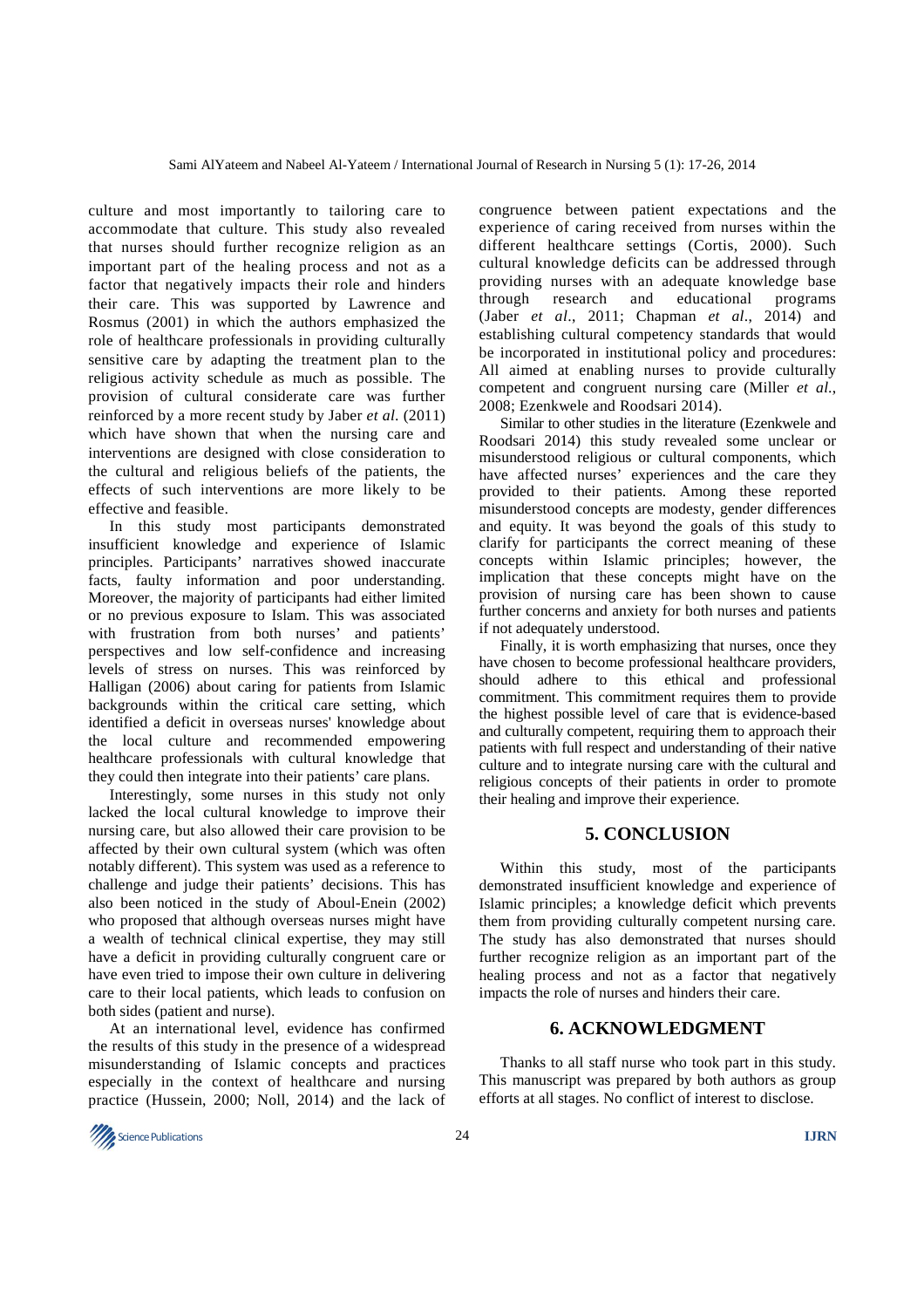# **7. ADDITIONAL INFORMATION**

#### **7.1. Funding Information**

This study was self funded by authors

#### **7.2. Author's Contributions**

This manuscript was prepared by both authors as group efforts at all stages.

#### **7.3. Ethics**

No ethical issues are expexted to arise after the publication of this manuscript

## **8. REFERENCES**

- AACN, 1998. The Essentials of baccalaureate education for professional nursing practice. Washington.
- Aboul-Enein, F., 2002. Personal contemporary observations of nursing care in Saudi Arabia. Int. J. Nurs. Practice. 8: 228-230. DOI: 10.1046/j.1440- 172X.2002.00370.x
- ABS, 2012. Reflecting a nation: Stories from the census.
- ANCI, 2001. Code of professional conduct for nurses in Australia. Australian Nursing Incorporated, Canberra.
- AWHONN, 2004. AWHONN diversity statement AWHONN News, Washington.
- Bingley, A., C. Thomas, J. Brown, J. Reeve and S. Payne, 2008. Developing narrative research in supportive and palliative care: The focus on illness narratives. Palliative Med. J., 22: 653. DOI: 10.1177/0269216308089842
- Bloomer, M.J. and A. Al-Mutair, 2013. Ensuring cultural sensitivity for Muslim patients in the Australian ICU: Considerations for care. Australian Critical Care, 26: 193-196. DOI: 10.1016/j.aucc.2013.04.003
- Chapman, R., C. Martin and T. Smith, 2014. Evaluation of staff cultural awareness before and after attending cultural awareness training in an Australian emergency department. Int. Emergency Nurs. 22: 179-184. DOI: 10.1016/j.ienj.2013.11.001
- Chatters, L.M., 2000. Religion and health: Public health research and practice. Ann. Rev. Public Health, 21: 335-367. DOI: 10.1146/annurev.publhealth.21.1.335
- Chenowethm, L., Y. Jeon and C. Burke, 2006. Cultural competency and nursing care: An Australian perspective. Int. Council Nurs., 53: 34-40. DOI: 10.1111/j.1466-7657.2006.00441.x
- Cooper, M., M. Grywalski, J. Lamp, L. Newhouse and R. Studlien, 2007. Enhancing Cultural Competence, a model for nurses. Nurs. Women's Health, 11: 148-159. DOI: 10.1111/j.1751- 486X.2007.00130.x
- Cortis, J., 2000. Caring as experienced by minority ethnic patients. Int. Nurs. Rev., 47: 53-62. PMID: 10765499
- Creswell, J., 2012. Qualitative Inquiry and Research Design: Choosing Among Five Traditions. 1st Edn., Sage Publications, Thousand Oaks, ISBN-10: 1412995302, pp: 472.
- Curlin, F., S. Sellergren, J. Lantos, M. Chin, 2007. Physicians' observations and interpretations of the influence of religion and spirituality on health. Arch. Int. Med., 167: 649-654. DOI: 10.1001/archinte.167.7.649
- Ellison, C.G. and J.S. Levin, 1998. The religion-health connection: Evidence, theory and future directions. Health Educat. Behavior, 25: 700-720. DOI: 10.1177/109019819802500603
- Ezenkwele, U.A. and G.S. Roodsari, 2014. Cultural competencies in emergency medicine: Caring for Muslim-American patients from the Middle East. J. Emergency Med., 45: 168-174. DOI: 10.1016/j.jemermed.2012.11.077
- Foronda, C., 2008. A concept analysis of cultural sensitivity. J. Transcultural Nurs., 19: 207-12. DOI: 10.1177/1043659608317093
- Hall, D. and V. Mdi, 2006. Religious attendance: More cost-effective than Lipitor? J. A. Board Family Med., 19: 103-109. DOI: 10.3122/jabfm.19.2.103
- Halligan, P., 2006. Caring for patients of Islamic denomination: Critical care nurses' experiences in Saudi Arabia. J. Clinical Nurs., 15: 1565-1573. PMID: 17118079
- Hussein, R., 2000. The crescent and Islam: Healing, nursing and the spiritual dimension. Some considerations towards an understanding of the Islamic perspectives on caring. J. Adv. Nurs. 32: 1467-1484. DOI: 10.1046/j.1365-2648.2000.01614.x
- Jaber, L.A., N.R. Pinelli, M.B. Brown, M.M. Funnell an R. Anderson *et al*., 2011. Feasibility of group lifestyle intervention for diabetes prevention in Arab Americans. Diabetes Res. Clin. Practice, 91: 307-315. DOI: 10.1016/j.diabres.2010.11.032